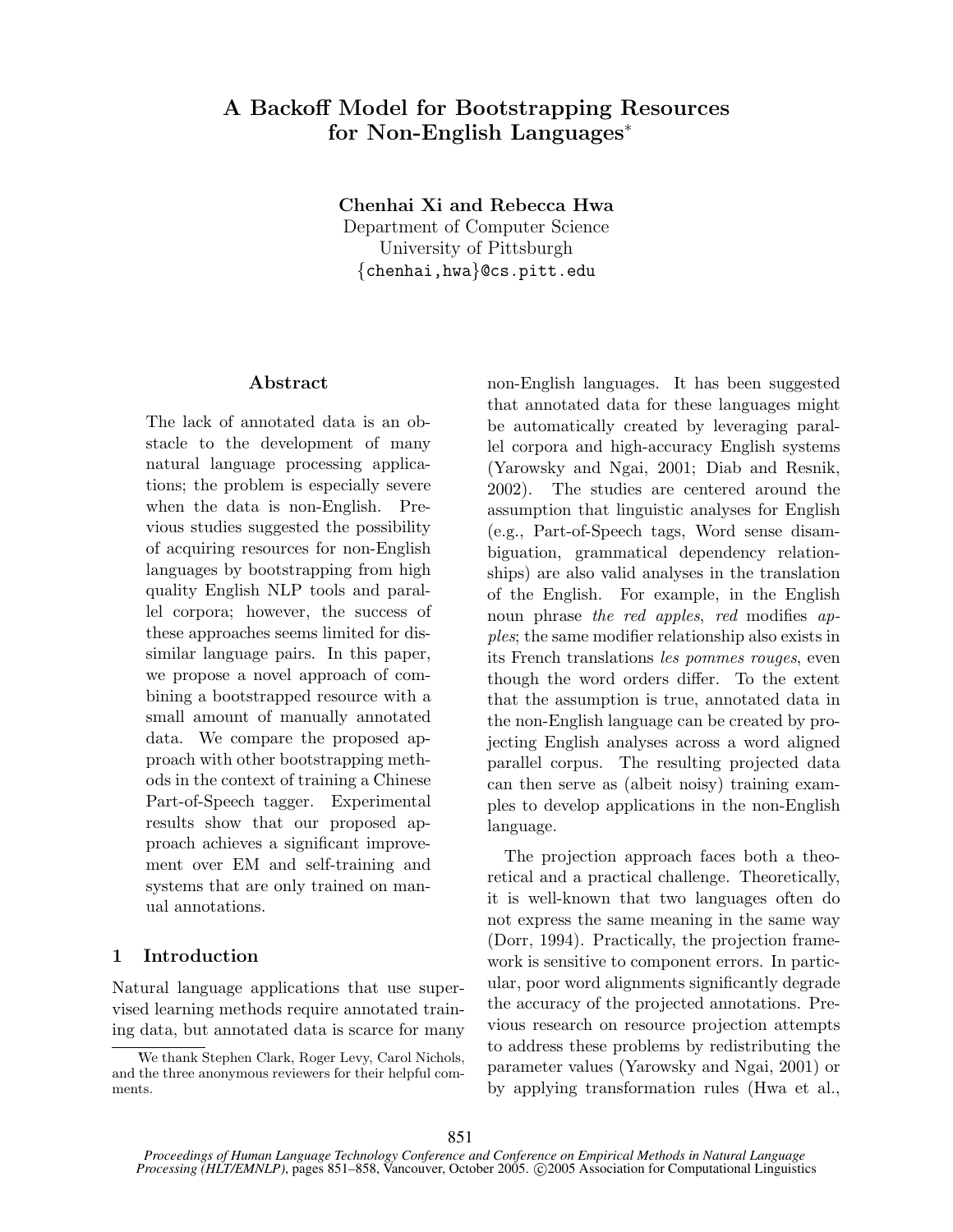2002). Their experimental results suggest that while these techniques can overcome some errors, they are not sufficient for projected data that are very noisy.

In this work, we tackle the same problems by relaxing the zero manual annotation constraint. The main question we address is: how can we make the most out of a small set of manually labeled data (on the non-English side). Following the work of Yarowsky and Ngai (2001) we focus on the task of training a Part-of-Speech (POS) tagger, but we conduct our experiments with the more dissimilar language pair of English-Chinese instead of English-French. Through empirical studies, we show that when the word alignment quality is sufficiently poor, the error correction techniques proposed by Yarowsky and Ngai are unable to remove enough mistakes in the projected data. We propose an alternative approach that is inspired by backoff language modeling techniques in which the parameters of two tagging models (one trained on manually labeled data; the other trained on projected data) are combined to achieve a more accurate final model.

## 2 Background

The idea of trying to squeeze more out of annotated training examples has been explored in a number of ways in the past. Most popular is the family of bootstrapping algorithms, in which a model is seeded with a small amount of labeled data and iteratively improved as more unlabeled data are folded into the training set, typically, through unsupervised learning. Another approach is active learning (Cohn et al., 1996), in which the model is also iteratively improved but the training examples are chosen by the learning model, and the learning process is supervised. Finally, the work that is the closest to ours in spirit is the idea of joint estimation (Smith and Smith, 2004).

Of the bootstrapping methods, perhaps the most well-known is the Expectation Maximization (EM) algorithm. This approach has been explored in the context of many NLP applications; one example is text classification (Nigam

reminiscent of EM is self-training. Yarowsky (1995) used this method for word sense disambiguation. In self-training, annotated examples are used as seeds to train an initial classifier with any supervised learning method. This initial classifier is then used to automatically annotate data from a large pool of unlabeled examples. Of these newly labeled data, the ones labeled with the highest confidence are used as examples to train a new classifier. Yarowsky showed that repeated application of this process resulted in a series of word sense classifiers with improved accuracy and coverage. Also related is the co-training algorithm (Blum and Mitchell, 1998) in which the bootstrapping process requires multiple learners that have different views of the problem. The key to co-training is that the views should be conditionally independent given the label. The strong independence requirement on the views is difficult to satisfy. For practical applications, different features sets or models (that are not conditionally independent) have been used as an approximation for different views. Co-training has been applied to a number of NLP applications, including POS-tagging (Clark et al., 2003), parsing (Sarkar, 2001), word sense disambiguation (Mihalcea, 2004), and base noun phrase detection (Pierce and Cardie, 2001). Due to the relaxation of the view independence assumption, most empirical studies suggest a marginal improvement. The common thread between EM, self-training, and co-training is that they all bootstrap off of unannotated data. In this work, we explore an alternative to "pure" unannotated data; our data have been automatically annotated with projected labels from English. Although the projected labels are error-prone, they provide us with more information than automatically predicted labels used in bootstrapping methods.

et al., 1999). Another bootstrapping approach

With a somewhat different goal in mind, active learning addresses the problem of choosing the most informative data for annotators to label so that the model would achieve the greatest improvement. Active learning also has been applied to many NLP applications, including POS tagging (Engelson and Dagan, 1996) and pars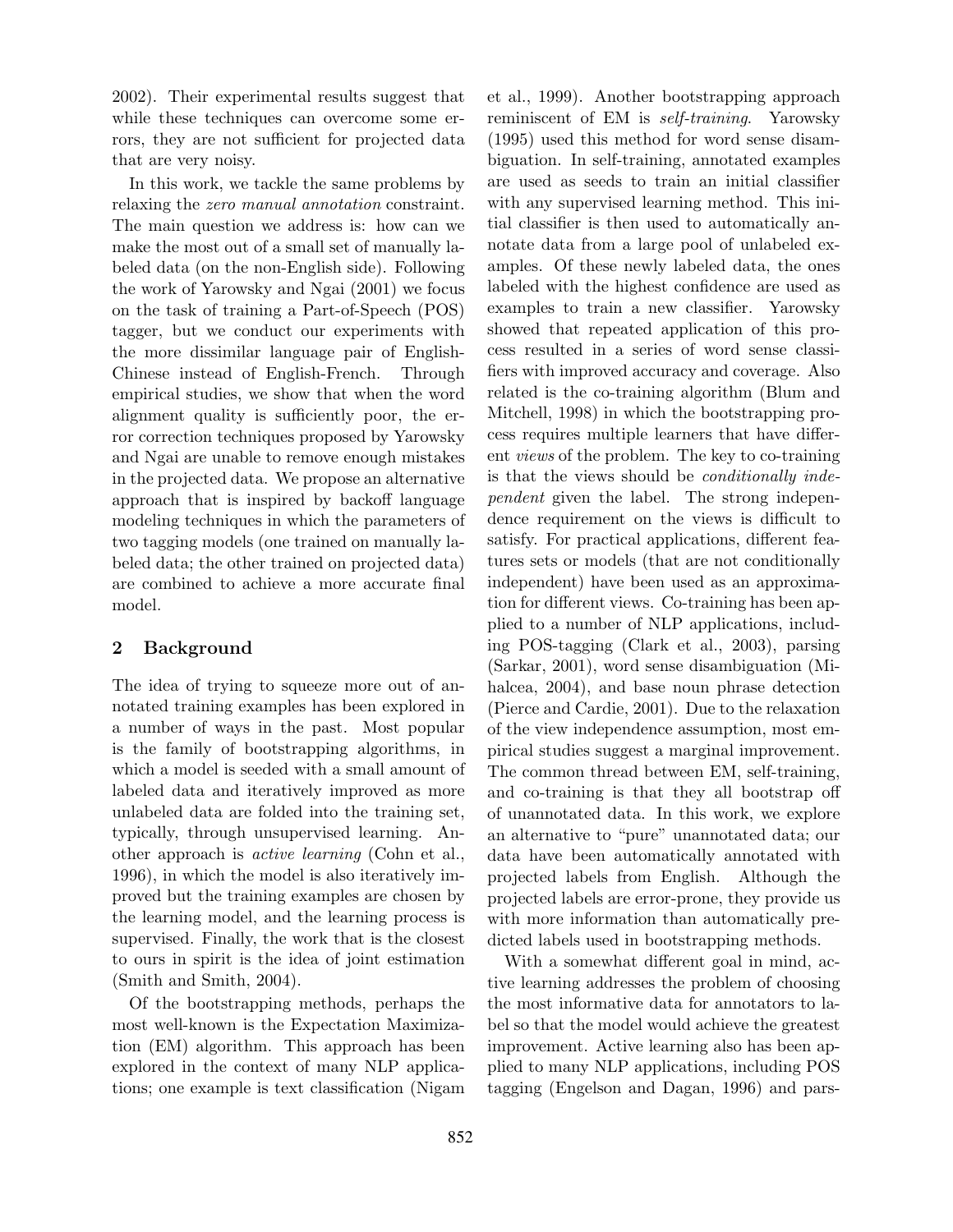ing (Baldridge and Osborne, 2003). The drawback of an active learning approach is that it assumes that a staff of annotators is waiting on call, ready to label the examples chosen by the system at every iteration. In practice, it is more likely that one could only afford to staff annotators for a limited period of time. Although active learning is not a focus in this paper, we owe some ideas to active learning in choosing a small initial set of training examples; we discuss these ideas in section 3.2.

More recently, Smith and Smith (2004) proposed to merge an English parser, a word alignment model, and a Korean PCFG parser trained from a small number of Korean parse trees under a unified log linear model. Their results suggest that a joint model produces somewhat more accurate Korean parses than a PCFG Korean parser trained on a small amount of annotated Korean parse trees alone. Their motivation is similar to the starting point of our work: that a word aligned parallel corpus and a small amount of annotated data in the foreign language side offer information that might be exploited. Our approach differs from theirs in that we do not optimize the three models jointly. One concern is that joint optimization might not result in optimal parameter settings for the individual components. Because our focus is primarily on acquiring non-English language resources, we only use the parallel corpus as a means of projecting resources from English.

## 3 Our Approach

This work explores developing a Chinese POS tagger without a large manually annotated corpus. Our approach is to train two separate models from two different data sources: a large corpus of automatically tagged data (projected from English) and a small corpus of manually tagged data; the two models are then combined into one via the Whitten-Bell backoff language model.

## 3.1 Projected Data

One method of acquiring a large corpus of automatically POS tagged Chinese data is by projection (Yarowsky and Ngai, 2001). This approach requires a sentence-aligned English-Chinese corpus, a high-quality English tagger, and a method of aligning English and Chinese words that share the same meaning. Given the parallel corpus, we tagged the English words with a publicly available maximum entropy tagger (Ratnaparkhi, 1996), and we used an implementation of the IBM translation model (Al-Onaizan et al., 1999) to align the words. The Chinese words in the parallel corpus would then receive the same POS tags as the English words to which they are aligned. Next, the basic projection algorithm is modified to accommodate two complicating factors. First, word alignments are not always one-to-one. To compensate, we assign a default tag to unaligned Chinese words; in the case of one-Chinese-to-many-English, the Chinese word would receive the tag of the final English word. Second, English and Chinese do not share the same tag set. Following Yarowsky and Ngai (2001), we define 12 equivalence classes over the 47 Penn-English-Treebank POS tags. We refer to them as Core Tags. With the help of 15 hand-coded rules and a Naive Bayes model trained on a small amount of manually annotated data, the Core Tags can be expanded to the granularity of the 33 Penn-Chinese-Treebank POS tags (which we refer to as Full Tags).

## 3.2 Manually Annotated Data

Since the amount of manual annotation is limited, we must decide what type of data to annotate. In the spirit of active learning, we aim to select sentences that may bring about the greatest improvements in the accuracy of our model. Because it is well known that handling unknown words is a serious problem for POS taggers, our strategy for selecting sentences for manual annotation is to maximize the word coverage of the in ital model. That is, we wish to find a small set of sentences that would lead to the greatest reduction of currently unknown words Finding these sentences is a NP-hard problem because the 0/1 knapsack problem could be reduced to this problem in polynomial-time (Gurari, 1989). Thus, we developed an approximation algorithm for finding sentences with the maximum word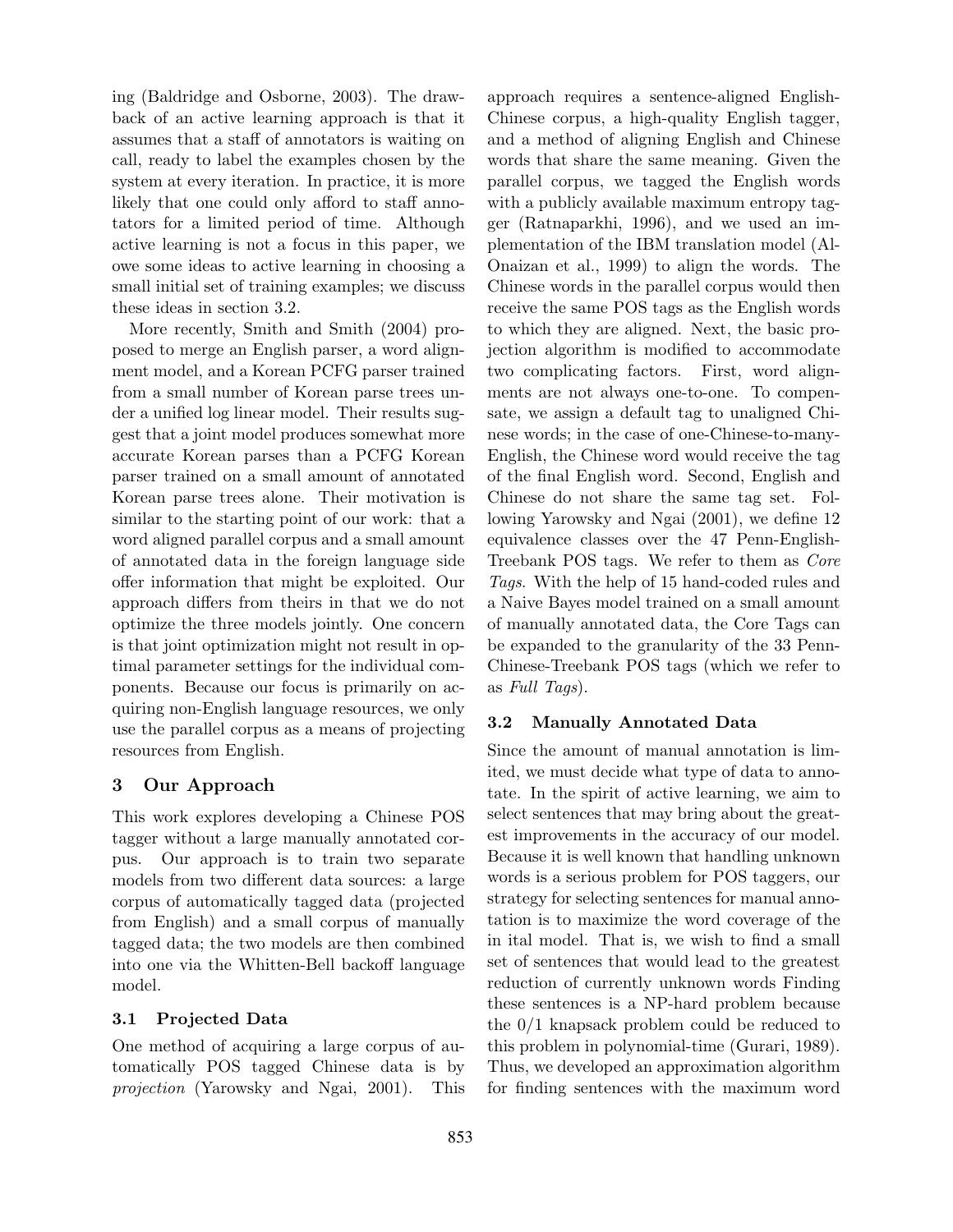$$
M
$$
: number of tokens will be annotated.  $S = \{s_1, s_2, \ldots, s_n\}$ : the unannotated corpus.  $S_{sel}$ : set of selected sentences in  $S$ .  $S_{unsel}$ : set of unselected sentences in  $S$ .  $|S_{sel}|$ : number of tokens in  $S_{sel}$ . **TVPE** $(S_{sel})$ : number of types in  $S_{sel}$ . **MWC:** randomly choose  $S_{sel} \subset S$  such that  $|S_{sel}| \leq M$ . **For** each sentence  $s_i$  in  $S_{sel}$  find a sentence  $r_j$  in  $S_{unsel}$  which maximizes **swap\_score** $(s_i, r_j)$ . if **swap\_score** $(s_i, r_j) > 0$  {  $S_{sel} = (S_{sel} - s_i) \cup r_j$ ;  $S_{unsel} = (S_{unsel} - r_j) \cup s_i$  }  $S_{sel\_new} = (S_{sel} - s_i) \cup r_j$ ; if  $(|S_{sel\_new}| > M)$  return -1; else return  $TYPE(S_{sel\_new}) - TYPE(S_{sel})$ ;

Figure 1: The pseudo-code for MWC algorithm. The input is M and S and the output is  $S_{\text{sel}}$ 

coverage of unknown words (MWC). This algorithm is described in Figure 1,

#### 3.3 Basic POS Tagging Model

It is well known that a POS tagger can be trained with an HMM (Weischedel et al., 1993). Given a trained model, the most likely tag sequence  $\hat{T} = \{t_1, t_2, \ldots t_n\}$  is computed for the input word sentence:  $\hat{W} = \{w_1, w_2, \ldots w_n\}$ :

$$
\hat{T} = \arg\max_{T} P(T|W) = \arg\max_{T} P(T|W)P(T)
$$

The transition probability  $P(T)$  is approximated by a trigram model:

$$
P(T) \approx p(t_1)p(t_2|t_1) \prod_{i=3}^{n} p(t_i|t_{i-1}, t_{i-2}),
$$

and the observation probability  $P(W|T)$  is computed by

$$
P(W|T) \approx \prod_{i=1}^{n} p(w_i|t_i).
$$

#### 3.4 Combined Models

From the two data sources, two separate trigram taggers have been trained  $(T_{anno}$  from manually annotated data and  $T_{proj}$  from projected data). This section considers ways of combining them into a single tagger. The key insight that drives our approach is based on reducing the effect of unknown words. We see the two data sources as complementary in that the large projected data source has better word coverage while the manually labeled one is good at providing tag-to-tag transitions. Based on this principle, one way of merging these two taggers into a single HMM (denoted as  $T_{interp}$ ) is to use interpolation:

$$
p_{interp}(w|t) = \lambda \times p_{anno}(w|t)
$$
  
+ $(1 - \lambda) \times p_{proj}(w|t)$   

$$
p_{interp}(t_i|t_{i-1}, t_{i-2}) = p_{anno}(t_i|t_{i-1}, t_{i-2})
$$

where  $\lambda$  is a tunable weighting parameter<sup>1</sup> of the merged tagger. This approach may be problematic because it forces the model to always include some fraction of poor parameter values. Therefore, we propose to estimate the observation probabilities using backoff. The parameters of  $T_{back}$  are estimated as follows:

$$
p_{back}(w|t) = \begin{cases} \alpha(t) \times p_{anno}(w|t) \text{ if } p_{anno}(w|t) > 0\\ \beta(t) \times p_{proj}(w|t) \text{ if } p_{anno}(w|t) = 0 \end{cases}
$$

$$
p_{back}(t_i|t_{i-1}, t_{i-2}) = p_{anno}(t_i|t_{i-1}, t_{i-2})
$$

where  $\alpha(t)$  is a discounting coefficient and  $\beta$ is set to satisfy that  $\sum_{\text{all words}} P(w|t) = 1$ . The discounting coefficient is computed using the Witten-Bell discounting method:

$$
\alpha(t) = \frac{C_{anno}(t)}{C_{anno}(t) + S_{anno}(t)},
$$

where  $C_{anno}(t)$  is the count of tokens whose tag is  $t$  in the manually annotated corpus and

<sup>&</sup>lt;sup>1</sup>In our experiments, the value of  $\lambda$  is set to 0.8 based on held-out data.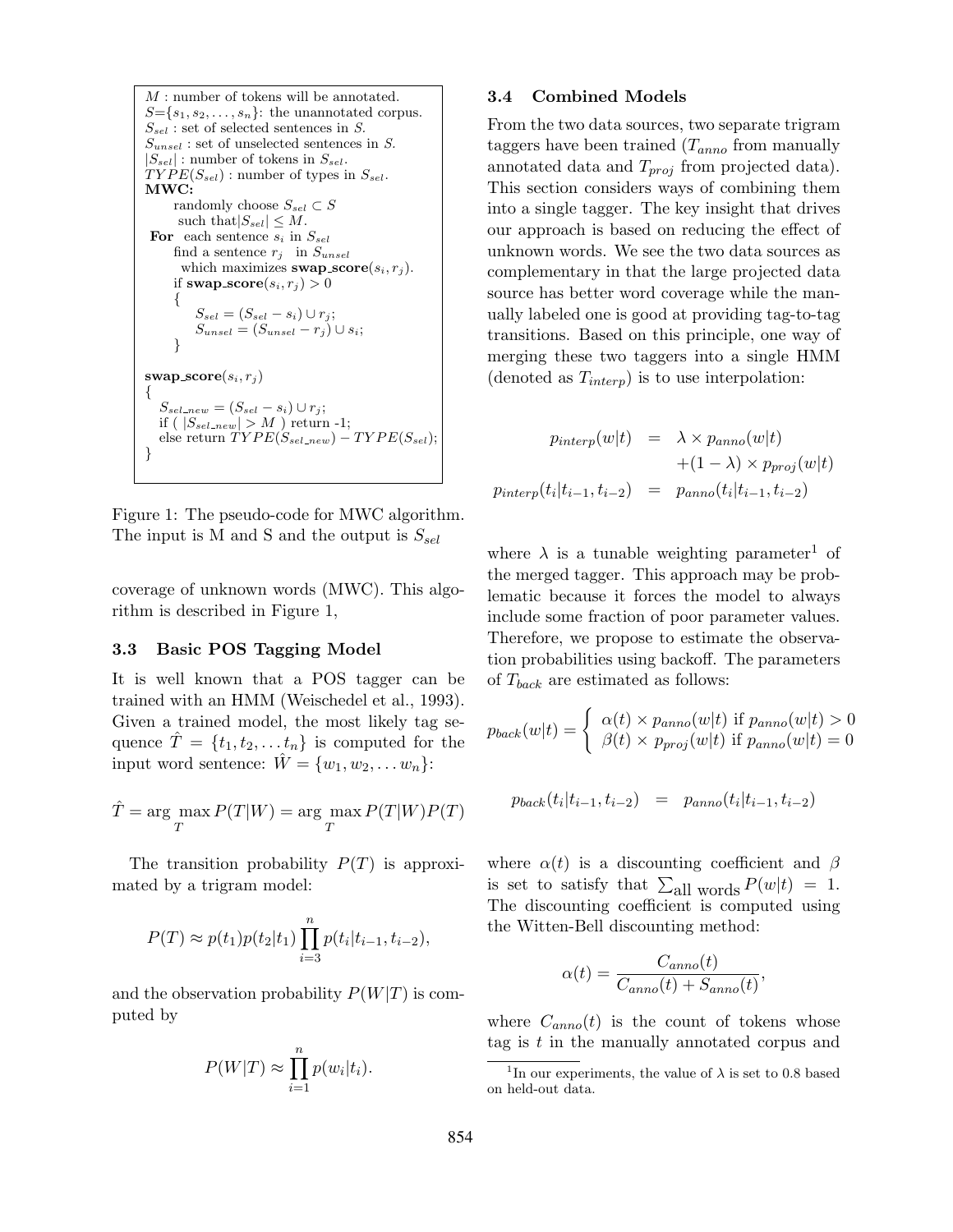$S_{anno}(t)$  is the seen types of words with tag t. In other words, we trust the parameter estimates from the model trained on manual annotation by default unless it is based on unreliable statistics.

## 4 Experiments

We conducted a suite of experiments to investigate the effect of allowing a small amount of manually annotated data in conjunction with using annotations projected from English. We first establish a baseline of training on projected data alone in Section 4.1. It is an adaptation of the approach described by Yarowsky and Ngai (2001). Next, we consider the case of using manually annotated data alone in Section 4.2. We show that there is an increase in accuracy when the MWC active learning strategy is used. In Section 4.3, we show that with an appropriate merging strategy, a tagger trained from both data sources achieves higher accuracy. Finally, in Section 4.4, we evaluate our approach against other semi-supervised methods to verify that the projected annotations, though noisy, contain useful information.

We use an English-Chinese Federal Broadcast Information Service (FBIS) corpus as the data source for the projected annotation. We simulated the manual annotation process by using the POS tags provided by the Chinese Treebank version 4 (CHTB). We used about a thousand sentences from CHTB as held-out data. The remaining sentences are split into ten-fold cross validation sets. Each test set contains 1400 sentences. Training data are selected (using MWC) from the remaining 12600 sentences. The reported results are the average of the ten trials. One tagger is considered to be better than another if, according to the paired t-test, we are at least 95% confident that their difference in accuracy is non-zero. Performance is measured in terms of the percentage of correctly tagged tokens in the test data. For comparability with  $T_{proj}$  (which assumes no availability of manually annotated data), most experimental results are reported with respect to the reduced Core Tag gold standard; evaluation against the full 33 CHTB tag gold standard is reported in Section 4.4.

#### 4.1 Tagger Trained from Projected Data

To determine the quality of  $T_{proj}$  for Chinese, we replicate the POS-tagging experiment in Yarowsky and Ngai (2001). Trained on all projected data, the tagger has an accuracy of 58.2% on test sentences. The low accuracy rate suggests that the projected data is indeed very noisy. To reduce the noise in the projected data, Yarowsky and Ngai developed a re-estimation technique based on the observation that words in French, English and Czech have a strong tendency to exhibit only a single core POS tag and very rarely have more than two. Applying the same re-estimation technique that favors this bias to the projected Chinese data raises the final tagger accuracy to 59.1%. That reestimation did not help English-Chinese projection suggests that the dissimilarity between the two languages is an important factor. A related reason for the lower accuracy rate is due to poor word alignments in the English-Chinese corpus. As a further noise reduction step, we automatically filter out sentence pairs that were poorly aligned (i.e., the sentence pairs had too many unaligned words or too many one-to-many alignments). This results in a corpus of about 9000 FBIS sentences. A tagger trained on the filtered data has an improved accuracy of 64.5%. We take this to be  $T_{proj}$  used in later experiments.

## 4.2 Taggers Trained from Manually Labeled Data

This experiment verifies that the Maximum Word Coverage (MWC) selection scheme presented in Section 3.2 is helpful in selecting data for training  $T_{anno}$ . We compare it against random selection. Figure 2 plots the taggers' performances on test sentences as the number of manually annotated tokens increase from 100 to 30,000. We see that the taggers trained on data selected by MWC outperform those trained on randomly selected data. Thus, in the main experiments, we always use MWC to select the set of manually tagged data for training  $T_{anno}$ .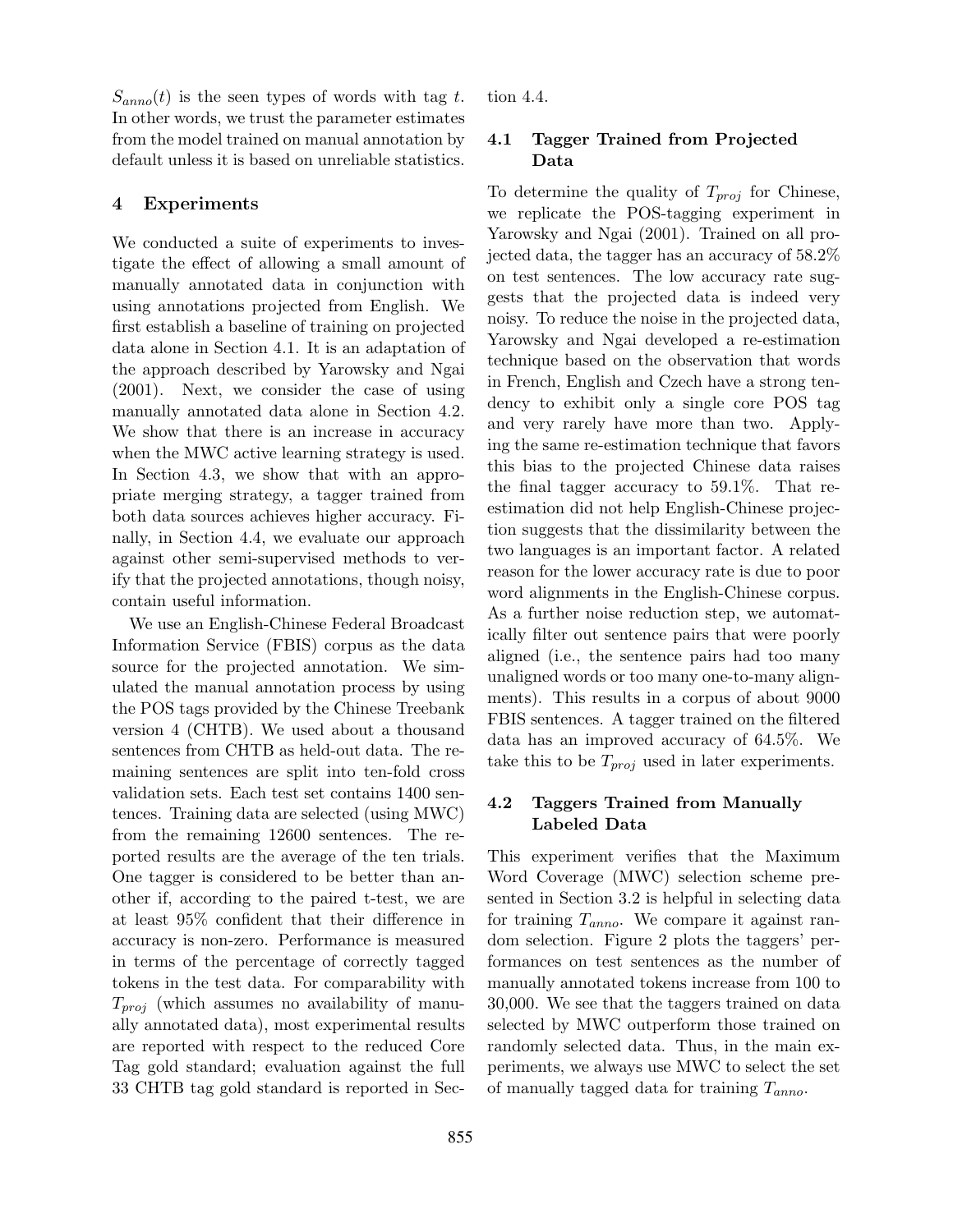

Figure 2: A comparison between MWC and random selection.

4.3 Evaluation of the Combined

Taggers

#### 0.4  $0.45 +$  $0.5$  $0.5$  $0.6 +$  $0.6$  $0.7 + 1$  $0.75$  $0.8 +$  $0.85 +$  $0.9 -$  100 3000 5000 10000 15000 20000 25000 30000 accuracy number of annotated tokens proj anno concat Interp .... back

Figure 3: A comparison of the proposed backoff approach against alternative methods of combining  $T_{proj}$  and  $T_{anno}$ 

To investigate how  $T_{anno}$  and  $T_{proj}$  might be merged to form a higher quality tagger, we conduct an experiment to evaluate the different alternatives described in section 3.4:  $T_{interp}$ , and  $T_{back}$ . They are compared against three baselines:  $T_{anno}$ ,  $T_{proj}$ , and  $T_{concat}$ , a tagger trained from the concatenation of the two data sources. To determine the effect of manual annotation, we vary the size of the training set for  $T_{anno}$  from 100 tokens (fewer than 10 sentences) to 30,000 tokens (about 1000 sentences). The learning curves are plotted in Figure 3. The result suggests that  $T_{back}$  successfully incorporates information from both the manually annotated data and the projected data. The improvement over training on manually annotated data alone  $(T_{anno})$  is especially high when fewer than 10,000 manually annotated tokens are available. As expected,  $T_{interp}$ , and  $T_{concat}$  perform worse than  $T_{anno}$  because they are not as effective at discounting the erroneous projected annotations.

#### 4.4 Comparisons with Other Semi-Supervised Approaches

This experiment evaluates the proposed backoff approach against two other semi-supervised approaches: self-training (denoted as  $T_{self}$ ) and EM (denoted as  $T_{em}$ ). Both start with a fully supervised model  $(T_{anno})$  and iteratively improve it by seeing more unannotated data.<sup>2</sup> As discussed earlier, a major difference between our proposed approach and the bootstrapping methods is that our approach makes use of annotations projected from English while the bootstrapping methods rely on unannotated data alone. To investigate the effect of leveraging from English resources, we use the Chinese portion of the FBIS parallel corpus (the same 9000 sentences as the training corpus of  $T_{proj}$  but without the projected tags) as the unannotated data source for the bootstrapping methods.

Figure 4 compares the four learning curves. We have evaluated them both in terms of the Core Tag gold standard and in terms of Full Tag gold standard. Although all three approaches produce taggers with higher accuracies than that of  $T_{anno}$ , our backoff approach outperforms both self-training and EM. The difference is especially prominent when manual annotation is severely limited. When more manual annotations are made available, the gap narrows; however, the differences are still statistically significant at 30,000 manually annotated tokens. These results suggest that projected data have more useful information than unannotated data.

<sup>&</sup>lt;sup>2</sup>In our implementation of self-training, the top  $10\%$ of the unannoated sentences with the highest confidence scores is selected. The confidence score is computed as:  $log P(T|W)$ length of the sentence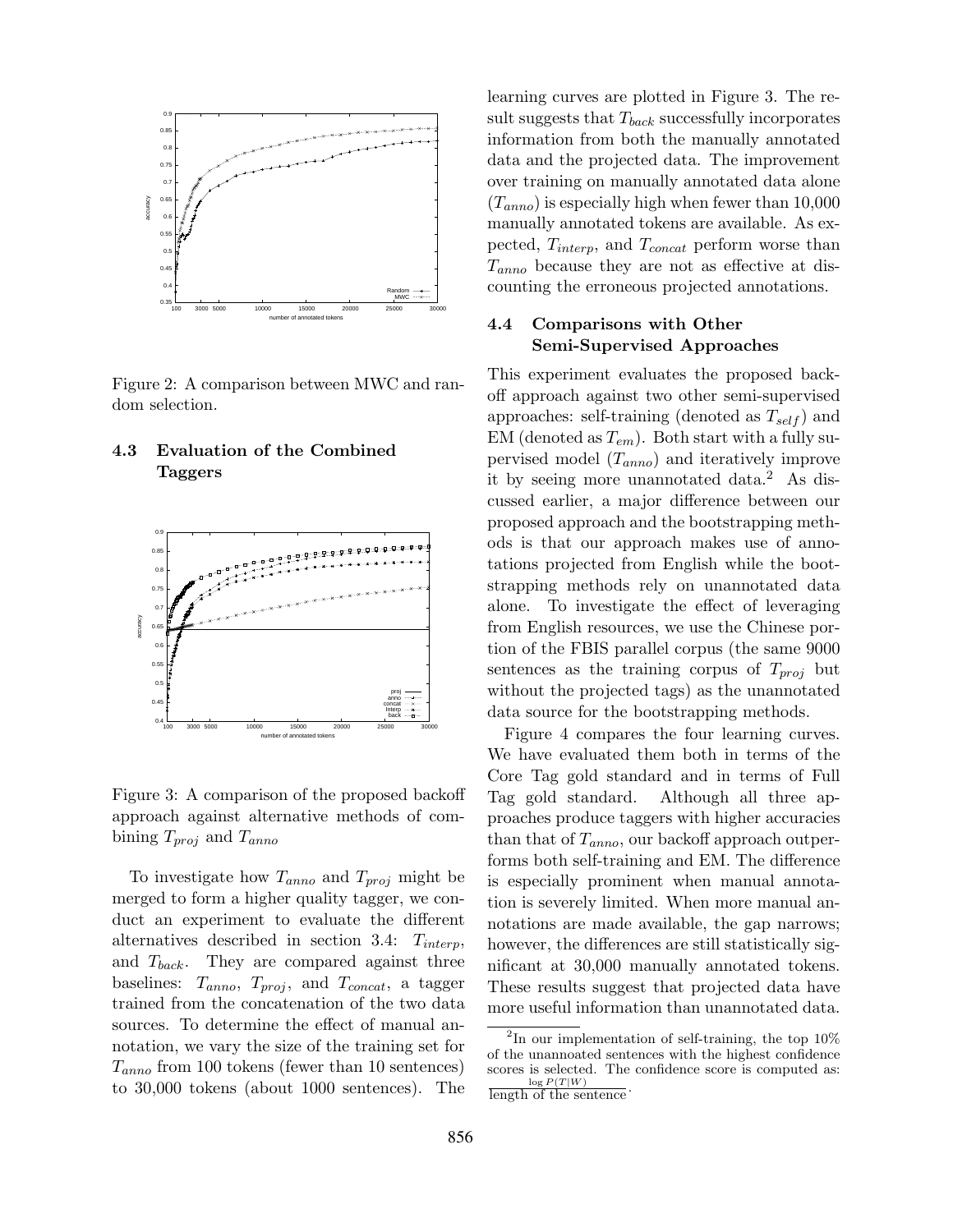

Figure 4: A comparison of Backoff against self-training and EM. (a) Evaluation against the Core Tag gold standard. (b) Evaluation against the Full Tag gold standard.

#### 5 Discussion

While the experimental results support our intuition that  $T_{back}$  is effective in making use of both data sources, there are still two questions worth addressing. First, there may be other ways of estimating the parameters of a merged HMM from the parameters of  $T_{anno}$  and  $T_{proj}$ . For example, a natural way of merging the two taggers into a single HMM (denoted as  $T_{merge}$ ) is to use the values of the observation probabilities from  $T_{proj}$  and the values of the transition probabilities from  $T_{anno}$ :

$$
p_{merge}(w|t) = p_{proj}(w|t),
$$
  

$$
p_{merge}(t_i|t_{i-1}, t_{i-2}) = p_{anno}(t_i|t_{i-1}, t_{i-2}).
$$

Another is the reverse of  $T_{merge}$ :

 $p_{rev\_merge}(w|t) = p_{anno}(w|t)$  $p_{rev\_merge}(t_i|t_{i-1}, t_{i-2}) = p_{proj}(t_i|t_{i-1}, t_{i-2})$ 

 $T_{merge}$  is problematic because it ignores all manual word-tag annotations; however,  $T_{rev\_merge}$ 's learning curve is nearly identical to that of  $T_{anno}$ (graph not shown). Its models do not take advantage of the broader word coverage of the projected data, so it does not perform as well

as  $T_{back}$ .  $T_{rev\_merge}$  outperforms  $T_{merge}$  when trained from more than 2000 manually annotated tokens. We make two observations from this finding. One is that the differences between  $p_{proj}(t_i|t_{i-1}, t_{i-2})$  and  $p_{anno}(t_i|t_{i-1}, t_{i-2})$  are not large. Another is that the success of the merged HMM tagger hinges on the goodness of the observation probabilities,  $p(w|t)$ . This is in accord with our motivation in improving the reliability of  $p(w|t)$  through backoff.

Second, while our experimental results suggest that  $T_{back}$  outperforms self-training and EM, these approaches are not incompatible with one another. Because  $T_{back}$  is partially estimated from the noisy corpus of projected annotations, it might be further improved by applying a bootstrapping algorithm over the noisy corpus (with the projected tags removed). To test our hypothesis, we initialized the selftraining algorithm with a backoff tagger that used 3000 manually annotated tokens. This led to a slight but statistically significant improvement, from 74.3% to 74.9%.

#### 6 Conclusion and Future Work

In summary, we have shown that backoff is an effective technique for combining manually annotated data with a large but noisy set of automatically annotated data (from projection). Our ap